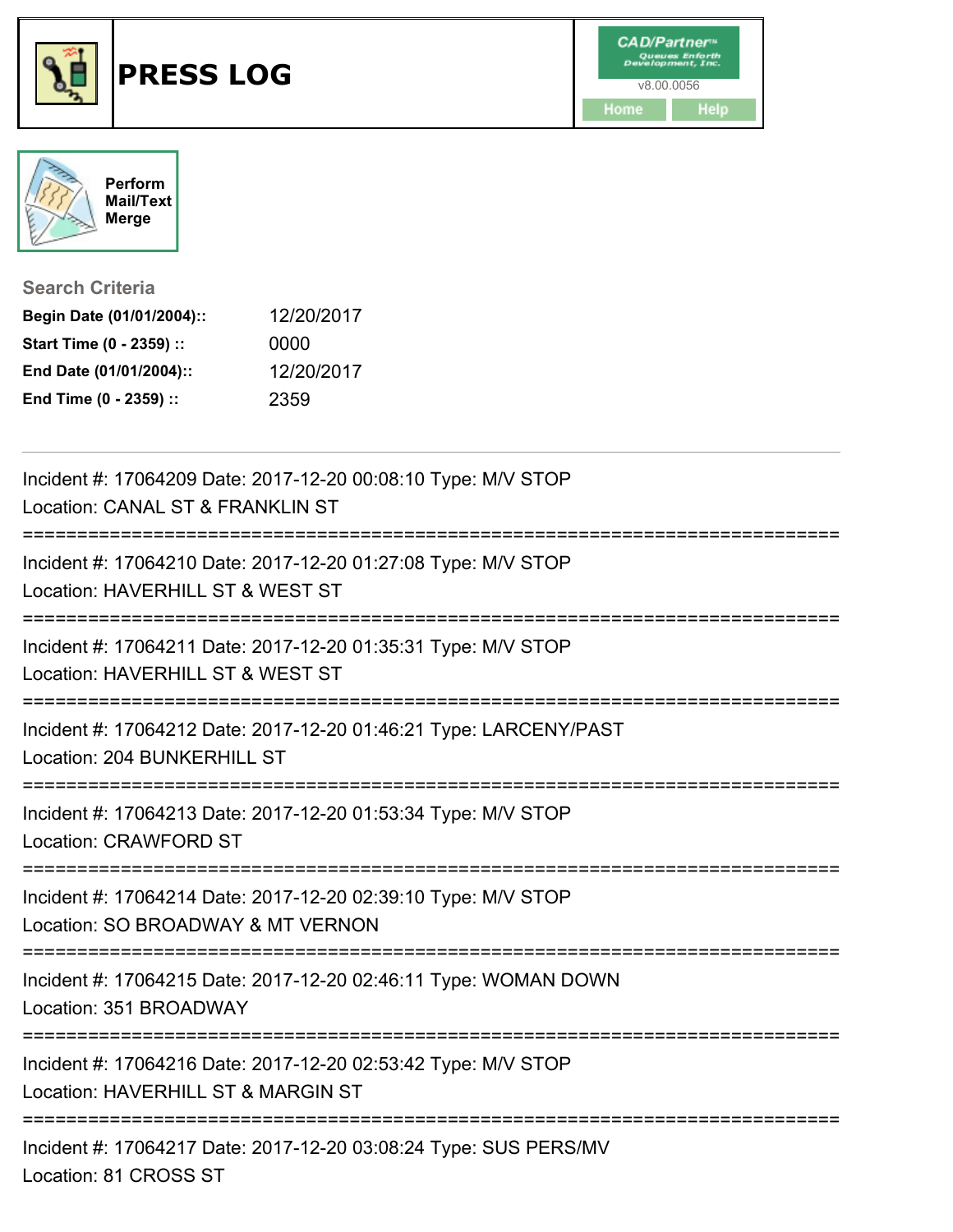| Incident #: 17064218 Date: 2017-12-20 03:19:09 Type: M/V STOP<br>Location: GILBERT ST & S BROADWAY                         |
|----------------------------------------------------------------------------------------------------------------------------|
| Incident #: 17064219 Date: 2017-12-20 03:19:44 Type: M/V STOP<br>Location: S UNION ST                                      |
| Incident #: 17064220 Date: 2017-12-20 03:32:12 Type: EXTRA SURVEIL<br>Location: 270 CANAL ST                               |
| Incident #: 17064221 Date: 2017-12-20 03:36:37 Type: MEDIC SUPPORT<br>Location: 45 BROADWAY                                |
| Incident #: 17064222 Date: 2017-12-20 04:17:33 Type: M/V STOP<br>Location: 55 WINTHROP AV                                  |
| Incident #: 17064223 Date: 2017-12-20 04:31:30 Type: M/V STOP<br>Location: ESSEX ST & HAMPSHIRE ST                         |
| Incident #: 17064224 Date: 2017-12-20 04:47:31 Type: ALARM/BURG<br>Location: TRUE CELLULAR VERIZON STORE / 435 WINTHROP AV |
| Incident #: 17064225 Date: 2017-12-20 04:57:22 Type: M/V STOP<br>Location: AVON ST & E HAVERHILL ST                        |
| Incident #: 17064226 Date: 2017-12-20 05:02:04 Type: THREATS<br>Location: 500 HAVERHILL ST                                 |
| Incident #: 17064227 Date: 2017-12-20 05:02:53 Type: EXTRA SURVEIL<br>Location: 435 WINTHROP AV                            |
| Incident #: 17064228 Date: 2017-12-20 06:10:43 Type: MV/BLOCKING<br>Location: 129 MARGIN ST                                |
| Incident #: 17064229 Date: 2017-12-20 06:15:15 Type: DISTURBANCE<br>Location: HAFFNERS / 194 S BROADWAY                    |
| Incident #: 17064230 Date: 2017-12-20 06:46:05 Type: HIT & RUN M/V<br>Location: MARKET ST & TEMPLE ST                      |
| Incident #: 17064231 Date: 2017-12-20 06:49:33 Type: WARRANT SERVE<br>Location: 211 FARNHAM ST #2                          |

===========================================================================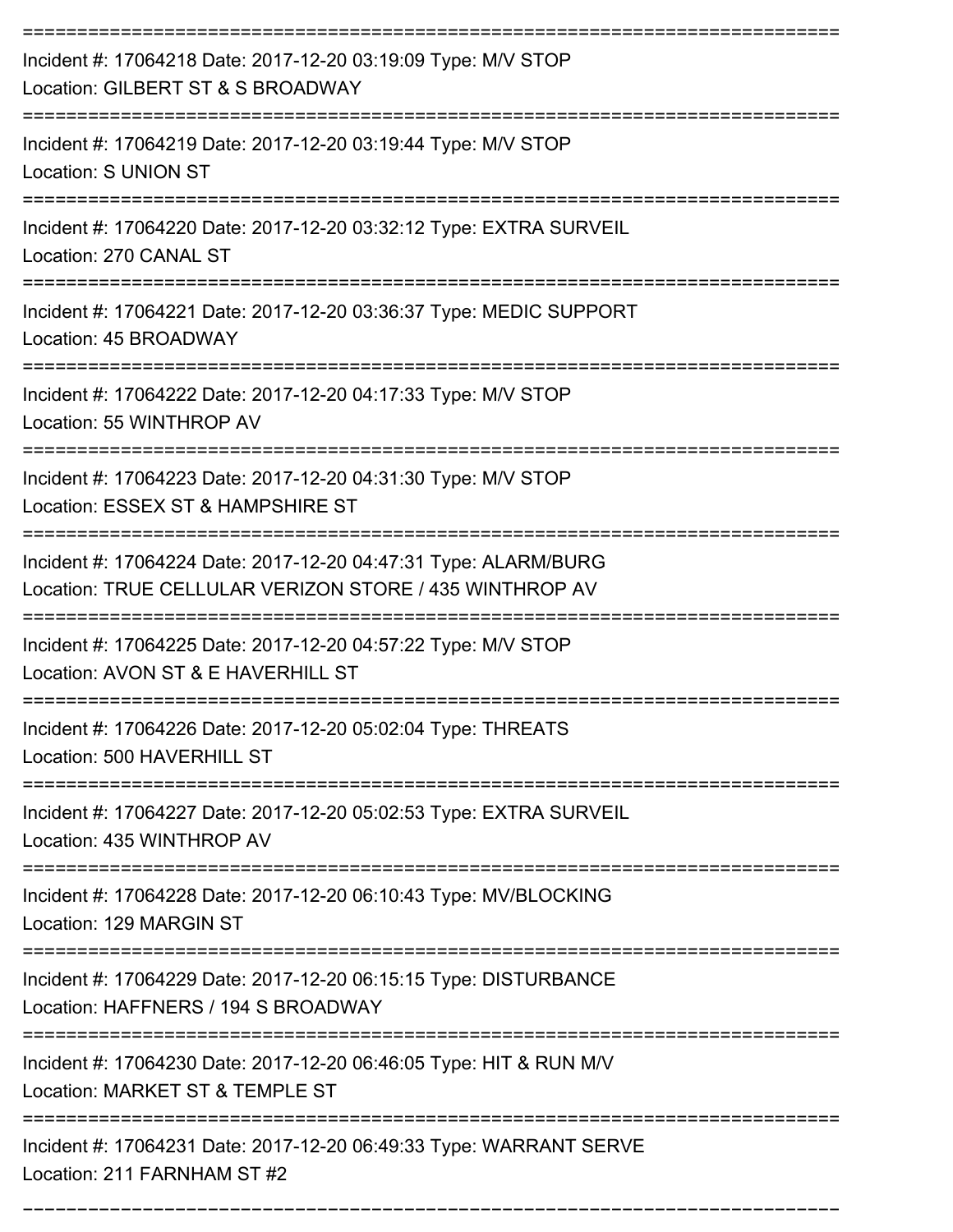| Incident #: 17064232 Date: 2017-12-20 06:50:23 Type: MAL DAMAGE<br>Location: 31 RIDGE RD                                               |
|----------------------------------------------------------------------------------------------------------------------------------------|
| Incident #: 17064233 Date: 2017-12-20 07:09:53 Type: M/V STOP<br>Location: BURLINGTON ST & MT VERNON ST<br>;========================== |
| Incident #: 17064234 Date: 2017-12-20 07:11:02 Type: ALARM/BURG<br>Location: TONY CONVINIENCE STORE / 191A PARKER ST                   |
| Incident #: 17064236 Date: 2017-12-20 07:15:14 Type: HIT & RUN M/V<br>Location: HAWLEY ST & S BROADWAY                                 |
| Incident #: 17064235 Date: 2017-12-20 07:15:19 Type: DK (DRUNK)<br>Location: 38 LAWRENCE ST                                            |
| Incident #: 17064237 Date: 2017-12-20 07:27:56 Type: PARK & WALK<br>Location: 205 BROADWAY                                             |
| Incident #: 17064238 Date: 2017-12-20 07:43:42 Type: M/V STOP<br>Location: BRADFORD ST & BROADWAY                                      |
| Incident #: 17064239 Date: 2017-12-20 07:49:48 Type: DOMESTIC/PROG<br>Location: 30 WILMOT ST #2                                        |
| Incident #: 17064240 Date: 2017-12-20 07:52:38 Type: M/V STOP<br>Location: S BROADWAY & SHATTUCK ST                                    |
| Incident #: 17064241 Date: 2017-12-20 07:58:30 Type: M/V STOP<br>Location: BROADWAY & WATER ST                                         |
| Incident #: 17064242 Date: 2017-12-20 08:22:21 Type: AUTO ACC/NO PI<br>Location: 22 BOWDOIN ST                                         |
| Incident #: 17064243 Date: 2017-12-20 08:25:54 Type: WARRANT SERVE<br>Location: 690 HAVERHILL ST                                       |
| Incident #: 17064244 Date: 2017-12-20 08:31:18 Type: UNKNOWN PROB<br>Location: 64 EASTON ST FL 2                                       |
| Incident #: 17064245 Date: 2017-12-20 08:46:05 Type: UNWANTEDGUEST<br>Location: 233 HAVERHILL ST                                       |
|                                                                                                                                        |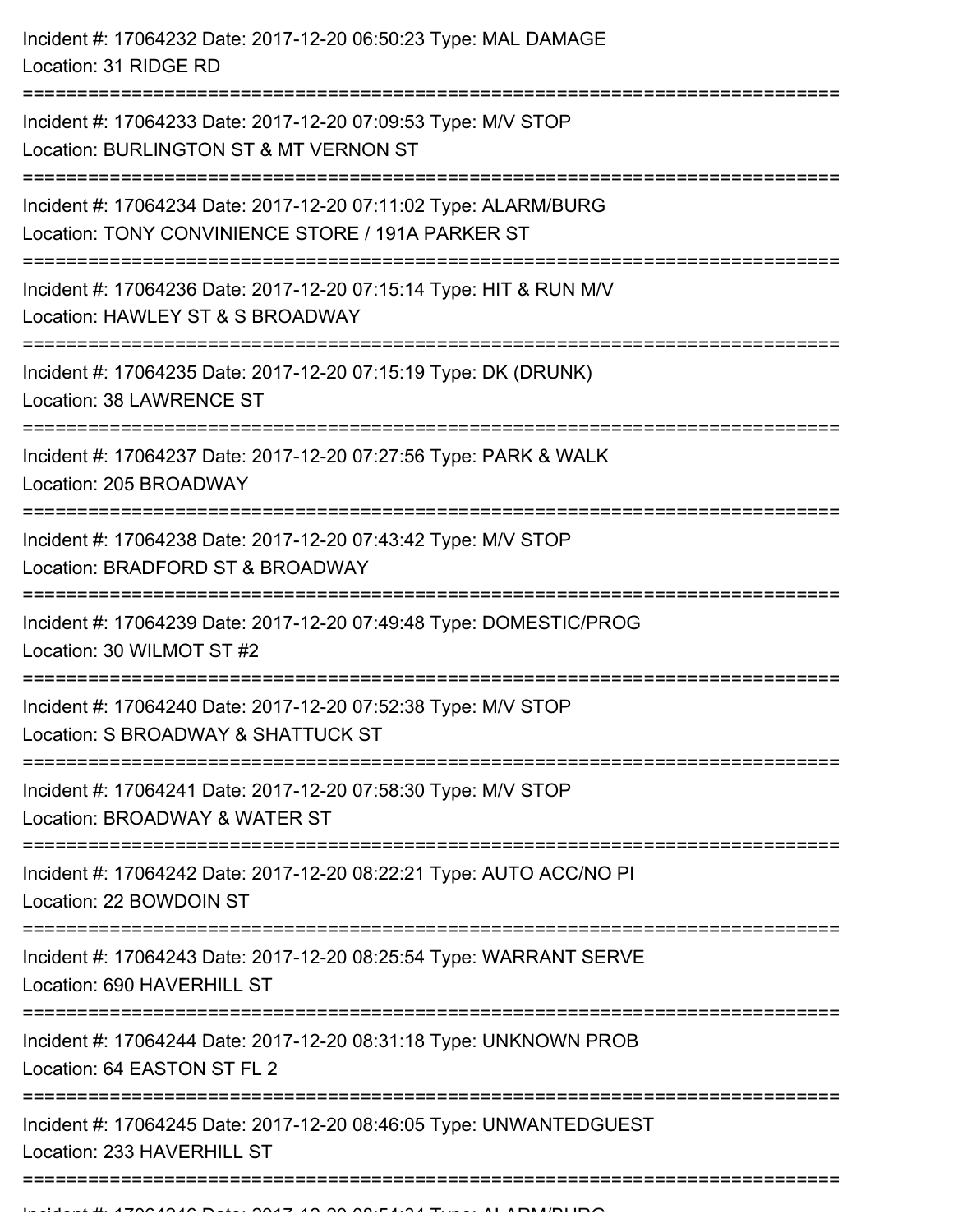| Location: LISETTE ALEJANDRO/ 9786861390 / 4 RIVERVIEW PL                                                                                      |
|-----------------------------------------------------------------------------------------------------------------------------------------------|
| Incident #: 17064248 Date: 2017-12-20 09:13:18 Type: DOMESTIC/PROG<br>Location: 26 MARGIN ST #1 FL 1                                          |
| Incident #: 17064247 Date: 2017-12-20 09:14:50 Type: PARK & WALK<br>Location: BRADFORD ST & BROADWAY<br>;==================================== |
| Incident #: 17064249 Date: 2017-12-20 09:37:19 Type: ANIMAL COMPL<br>Location: OLIVER SCHOOL / 183 HAVERHILL ST                               |
| Incident #: 17064250 Date: 2017-12-20 09:40:42 Type: LARCENY/PAST<br>Location: BURGER KING / 187 BROADWAY                                     |
| Incident #: 17064251 Date: 2017-12-20 09:57:04 Type: NOTIFICATION<br>Location: 11 LAWRENCE ST #211 FL 2                                       |
| Incident #: 17064252 Date: 2017-12-20 09:59:28 Type: NOTIFICATION<br>Location: 79 WARREN ST #2 FL 2                                           |
| Incident #: 17064253 Date: 2017-12-20 09:59:50 Type: PARK & WALK<br>Location: BRADFORD ST & BROADWAY                                          |
| Incident #: 17064254 Date: 2017-12-20 10:13:14 Type: WARRANT SERVE<br>Location: 575 COMMON ST                                                 |
| Incident #: 17064256 Date: 2017-12-20 10:16:52 Type: 209A/VIOLATION<br>Location: 17 PLUMMER RD                                                |
| Incident #: 17064255 Date: 2017-12-20 10:20:16 Type: INVEST CONT<br>Location: 70 N PARISH RD                                                  |
| Incident #: 17064257 Date: 2017-12-20 10:23:32 Type: AUTO ACC/NO PI<br>Location: ANDOVER ST & S UNION ST                                      |
| Incident #: 17064258 Date: 2017-12-20 10:35:50 Type: MAL DAMAGE<br>Location: 165 HAVERHILL ST                                                 |
| Incident #: 17064261 Date: 2017-12-20 10:37:51 Type: DISORDERLY<br>Location: 1 BEACON ST                                                      |
| =====================<br>Incident #: 17064259 Date: 2017-12-20 10:37:55 Type: M/V STOP                                                        |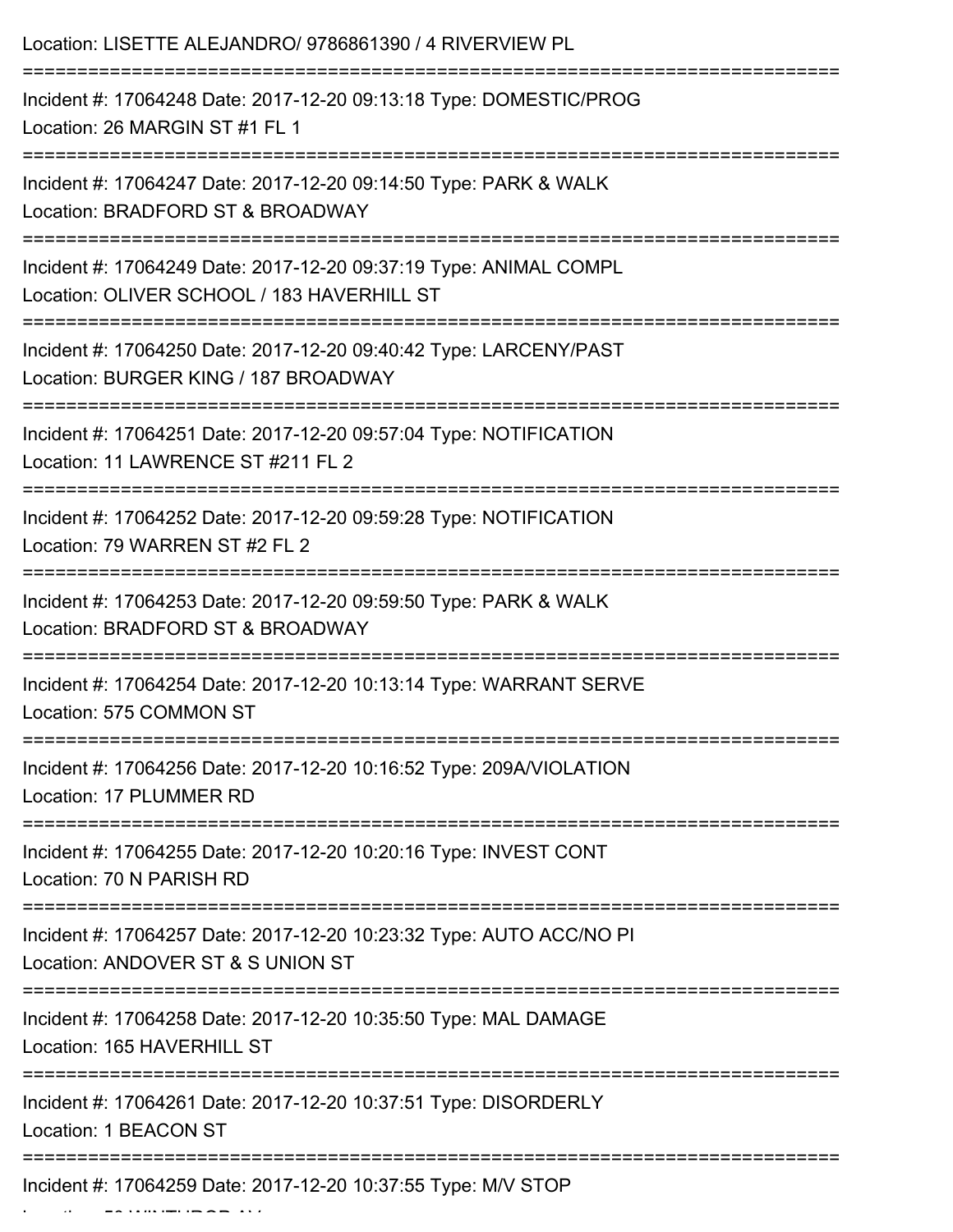| Incident #: 17064260 Date: 2017-12-20 10:38:13 Type: M/V STOP<br>Location: COMMON ST & HAMPSHIRE ST                                       |
|-------------------------------------------------------------------------------------------------------------------------------------------|
| Incident #: 17064262 Date: 2017-12-20 10:46:40 Type: ALARM/BURG<br>Location: 181 FERRY ST                                                 |
| Incident #: 17064263 Date: 2017-12-20 11:02:29 Type: M/V STOP<br>Location: 14 NORRIS ST                                                   |
| Incident #: 17064264 Date: 2017-12-20 11:04:29 Type: PARK & WALK<br>Location: BRADFORD ST & BROADWAY                                      |
| Incident #: 17064265 Date: 2017-12-20 11:08:25 Type: DRUG VIO<br>Location: 84 TOWER HILL ST                                               |
| Incident #: 17064266 Date: 2017-12-20 11:10:03 Type: DRUG VIO<br>Location: 510 LOWELL ST                                                  |
| Incident #: 17064267 Date: 2017-12-20 11:13:13 Type: MV/BLOCKING<br>Location: 253-255 JACKSON ST                                          |
| Incident #: 17064268 Date: 2017-12-20 11:15:20 Type: M/V STOP<br>Location: AMES ST & HAVERHILL ST                                         |
| Incident #: 17064269 Date: 2017-12-20 11:36:30 Type: VIO CITY ORD<br>Location: METHUEN ST & MILL ST                                       |
| -------------------------<br>Incident #: 17064270 Date: 2017-12-20 11:44:57 Type: MEDIC SUPPORT<br>Location: LA LINESPRAY / 91 S BROADWAY |
| Incident #: 17064271 Date: 2017-12-20 11:49:35 Type: M/V STOP<br>Location: 131 BOWDOIN ST                                                 |
| :================================<br>Incident #: 17064272 Date: 2017-12-20 11:57:16 Type: M/V STOP<br>Location: ESSEX ST & HAMPSHIRE ST   |
| Incident #: 17064273 Date: 2017-12-20 12:09:03 Type: PARK & WALK<br>Location: BRADFORD ST & BROADWAY                                      |
| Incident #: 17064274 Date: 2017-12-20 12:11:05 Type: DRUG VIO<br>Location: NESMITH & ESSEX                                                |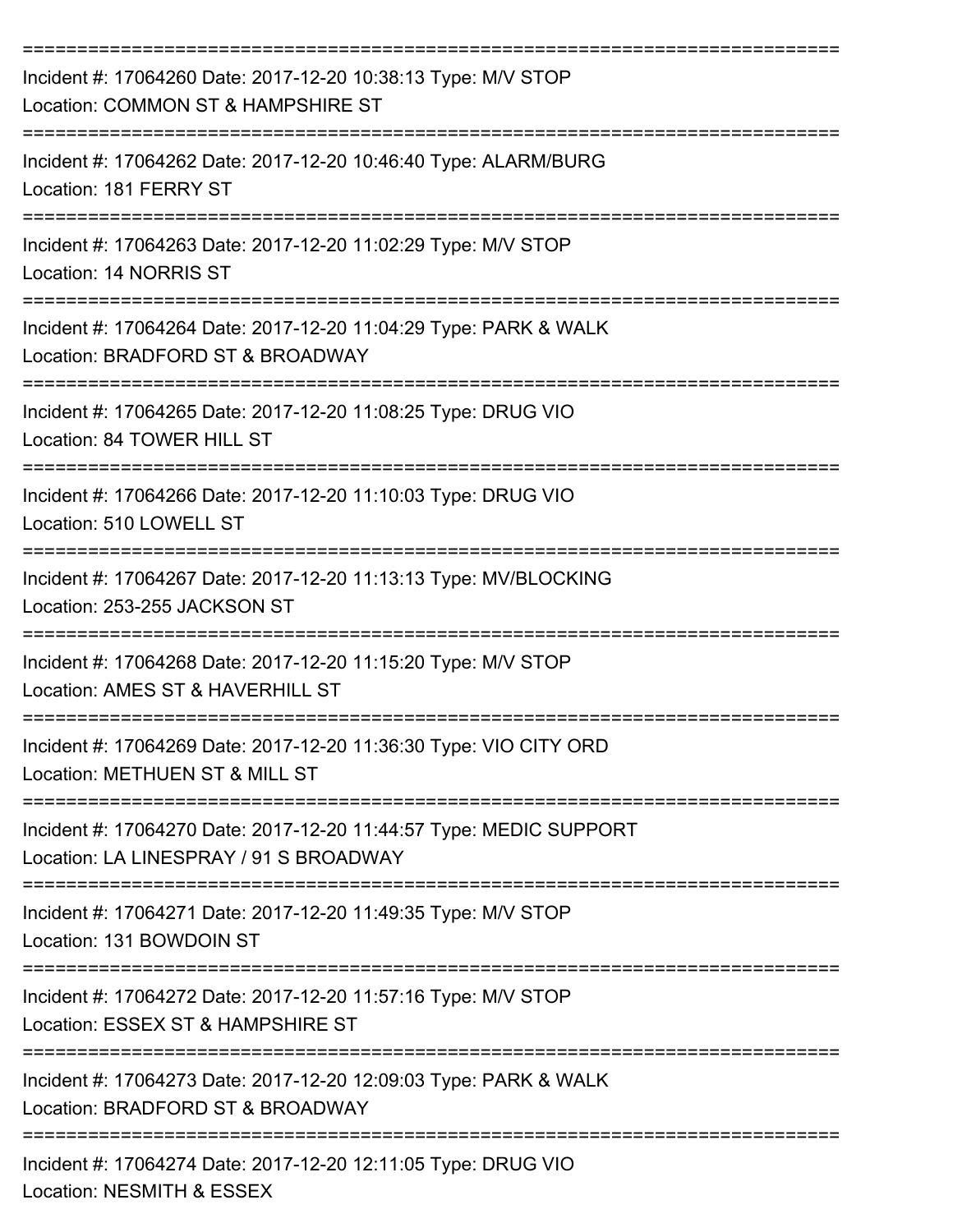| Incident #: 17064275 Date: 2017-12-20 12:17:55 Type: INVESTIGATION<br>Location: FROST SCHOOL / 33 HAMLET ST                 |
|-----------------------------------------------------------------------------------------------------------------------------|
| Incident #: 17064276 Date: 2017-12-20 12:18:38 Type: KEEP PEACE<br>Location: 67 AVON ST #2                                  |
| Incident #: 17064277 Date: 2017-12-20 12:22:26 Type: M/V STOP<br>Location: 436 LOWELL ST                                    |
| Incident #: 17064278 Date: 2017-12-20 12:59:17 Type: SUS PERS/MV<br>Location: WESTWOOD TERRA                                |
| Incident #: 17064280 Date: 2017-12-20 13:00:17 Type: DOMESTIC/PAST<br>Location: 5 OXFORD ST                                 |
| Incident #: 17064279 Date: 2017-12-20 13:01:10 Type: A&B PROG<br>Location: OXFORD ST                                        |
| Incident #: 17064282 Date: 2017-12-20 13:02:54 Type: AUTO ACC/UNK PI<br>Location: 345 BROADWAY                              |
| ---------------------------<br>Incident #: 17064281 Date: 2017-12-20 13:03:11 Type: INVEST CONT<br>Location: 66 SARATOGA ST |
| Incident #: 17064283 Date: 2017-12-20 13:06:09 Type: AUTO ACC/NO PI<br>Location: 34 HAVERHILL ST                            |
| Incident #: 17064284 Date: 2017-12-20 13:10:19 Type: M/V STOP<br>Location: 311 E HAVERHILL ST                               |
| Incident #: 17064285 Date: 2017-12-20 13:12:43 Type: GENERAL SERV<br>Location: 353 ELM ST #515                              |
| Incident #: 17064286 Date: 2017-12-20 13:20:42 Type: LOST PROPERTY<br>Location: 63 KNOX ST                                  |
| Incident #: 17064287 Date: 2017-12-20 13:33:15 Type: MAL DAMAGE<br>Location: 32 LAWRENCE ST #9                              |
| Incident #: 17064288 Date: 2017-12-20 13:35:05 Type: INVEST CONT<br>Location: 85 ESSEX ST #6                                |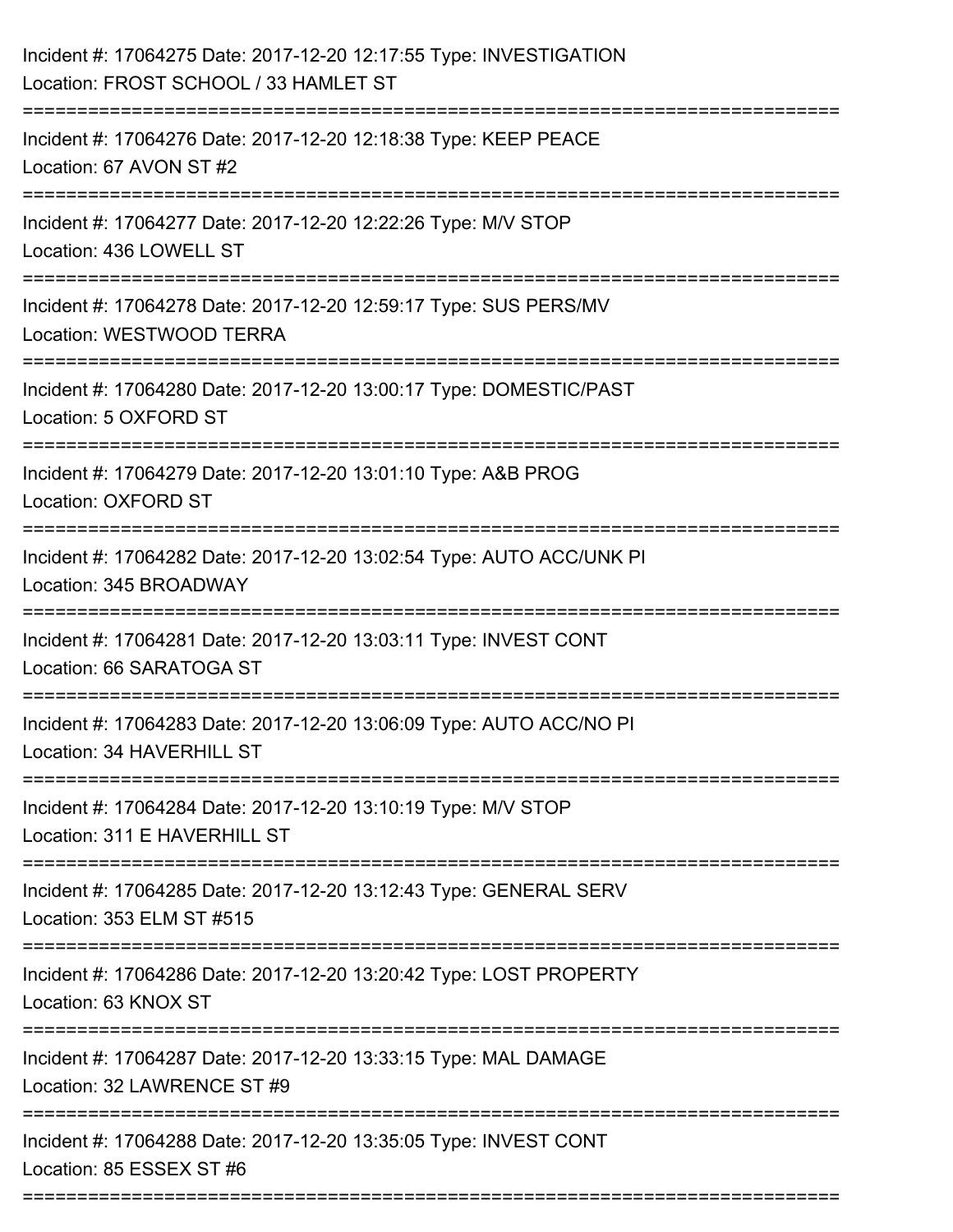| Incident #: 17064289 Date: 2017-12-20 13:43:15 Type: MEDIC SUPPORT<br>Location: 91 S BROADWAY                                                       |
|-----------------------------------------------------------------------------------------------------------------------------------------------------|
| Incident #: 17064290 Date: 2017-12-20 13:49:04 Type: A&B PROG<br>Location: MCCANN LIQUORS / 253 S UNION ST<br>;==================================== |
| Incident #: 17064291 Date: 2017-12-20 13:54:15 Type: GENERAL SERV<br>Location: BURGER KING / 187 BROADWAY                                           |
| Incident #: 17064292 Date: 2017-12-20 13:55:25 Type: INVEST CONT<br>Location: 59 TENNEY ST                                                          |
| Incident #: 17064293 Date: 2017-12-20 13:55:37 Type: MV/BLOCKING<br>Location: 59 TENNEY ST                                                          |
| Incident #: 17064294 Date: 2017-12-20 14:05:36 Type: ANIMAL COMPL<br>Location: BROOK ST                                                             |
| Incident #: 17064295 Date: 2017-12-20 14:07:58 Type: M/V STOP<br>Location: LAWRENCE ST & STEARNS AV                                                 |
| Incident #: 17064296 Date: 2017-12-20 14:17:13 Type: VIO CITY ORD<br>Location: METHUEN ST & MILL ST                                                 |
| Incident #: 17064297 Date: 2017-12-20 14:45:25 Type: VIO CITY ORD<br>Location: JACKSON ST & METHUEN ST                                              |
| Incident #: 17064298 Date: 2017-12-20 14:54:07 Type: FRAUD<br>Location: 413 RIVERSIDE DR                                                            |
| Incident #: 17064299 Date: 2017-12-20 14:58:02 Type: M/V STOP<br>Location: ESSEX ST & LAWRENCE ST                                                   |
| Incident #: 17064300 Date: 2017-12-20 15:14:30 Type: AUTO ACC/NO PI<br>Location: DUNKIN DONUTS / 608 S UNION ST                                     |
| Incident #: 17064301 Date: 2017-12-20 15:15:21 Type: DISTURBANCE<br>Location: 420 COMMON ST                                                         |
| Incident #: 17064302 Date: 2017-12-20 15:24:35 Type: STOL/MV/PAS<br>Location: 77 HIGH ST                                                            |
|                                                                                                                                                     |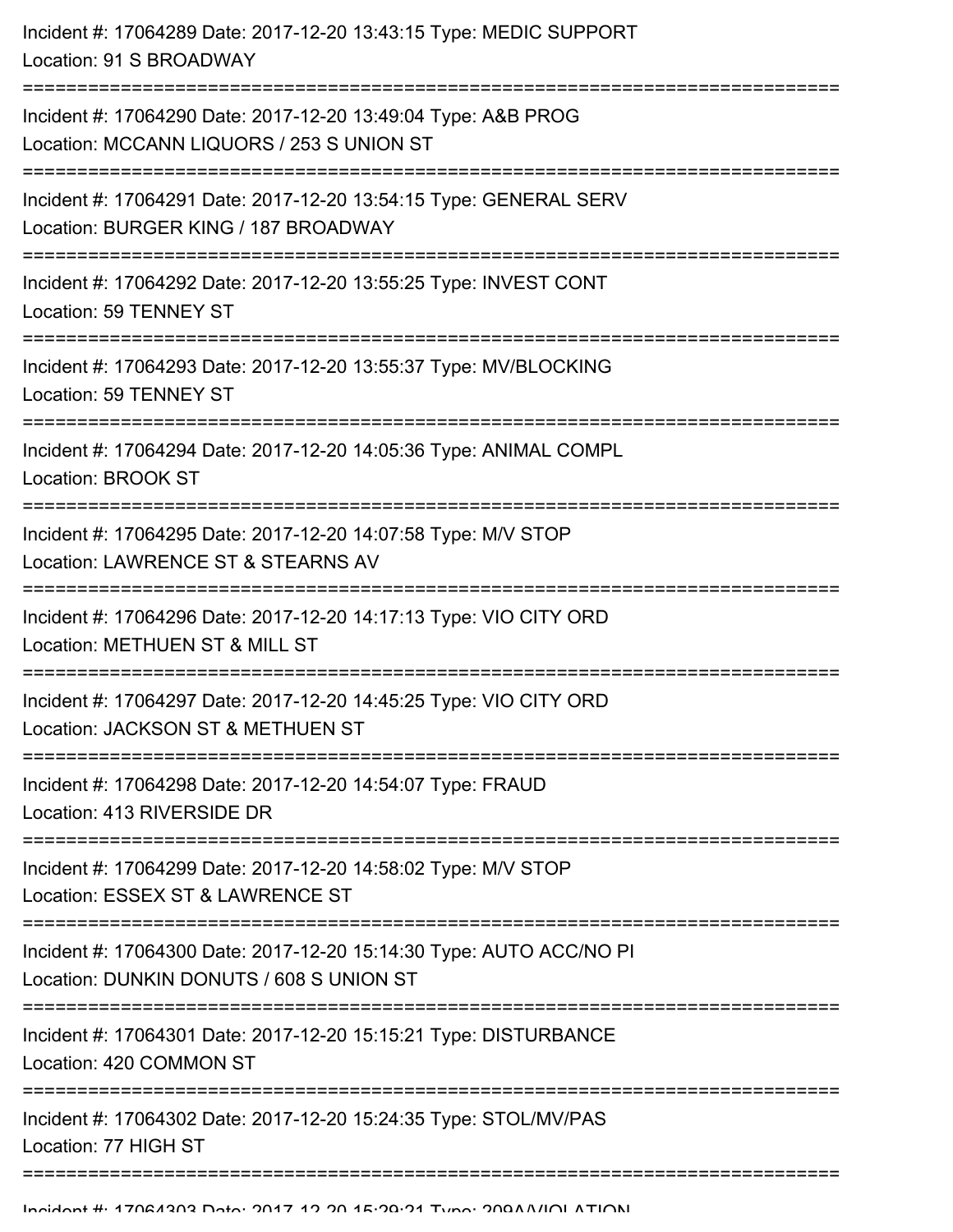Location: 67 AVON ST

| Incident #: 17064304 Date: 2017-12-20 15:30:38 Type: INVESTIGATION<br>Location: BRUCE SCHOOL / 135 BUTLER ST |
|--------------------------------------------------------------------------------------------------------------|
| Incident #: 17064305 Date: 2017-12-20 15:34:08 Type: STOLEN PROP<br>Location: 172 JACKSON ST                 |
| Incident #: 17064306 Date: 2017-12-20 15:49:47 Type: AUTO ACC/NO PI<br>Location: CHESTNUT ST & SHORT ST      |
| Incident #: 17064307 Date: 2017-12-20 15:51:30 Type: INVEST CONT<br>Location: 17 PLUMMER RD                  |
| Incident #: 17064308 Date: 2017-12-20 15:57:22 Type: AUTO ACC/NO PI<br>Location: 21 BERKELEY ST              |
| Incident #: 17064309 Date: 2017-12-20 15:58:44 Type: M/V STOP<br>Location: LAWRENCE ST & LOWELL ST           |
| Incident #: 17064310 Date: 2017-12-20 15:59:20 Type: STOLEN PROP<br>Location: 111 LOWELL ST                  |
| Incident #: 17064311 Date: 2017-12-20 16:06:54 Type: KEEP PEACE<br>Location: 5 FARNHAM ST #A                 |
| Incident #: 17064312 Date: 2017-12-20 16:18:27 Type: SUS PERS/MV<br>Location: 27 MIDLAND ST                  |
| Incident #: 17064313 Date: 2017-12-20 16:20:24 Type: SHOPLIFTING<br>Location: CVS PHARMACY / 205 S BROADWAY  |
| Incident #: 17064314 Date: 2017-12-20 16:25:30 Type: INVEST CONT<br>Location: SHALOM / 10 CARVER             |
| Incident #: 17064315 Date: 2017-12-20 16:26:44 Type: ALARM/BURG<br>Location: 125 GLENN ST                    |
| Incident #: 17064316 Date: 2017-12-20 16:36:39 Type: STOLEN PROP<br>Location: 172 JACKSON ST                 |
| Incident #: 17064317 Date: 2017-12-20 16:37:52 Type: TOW OF M/V                                              |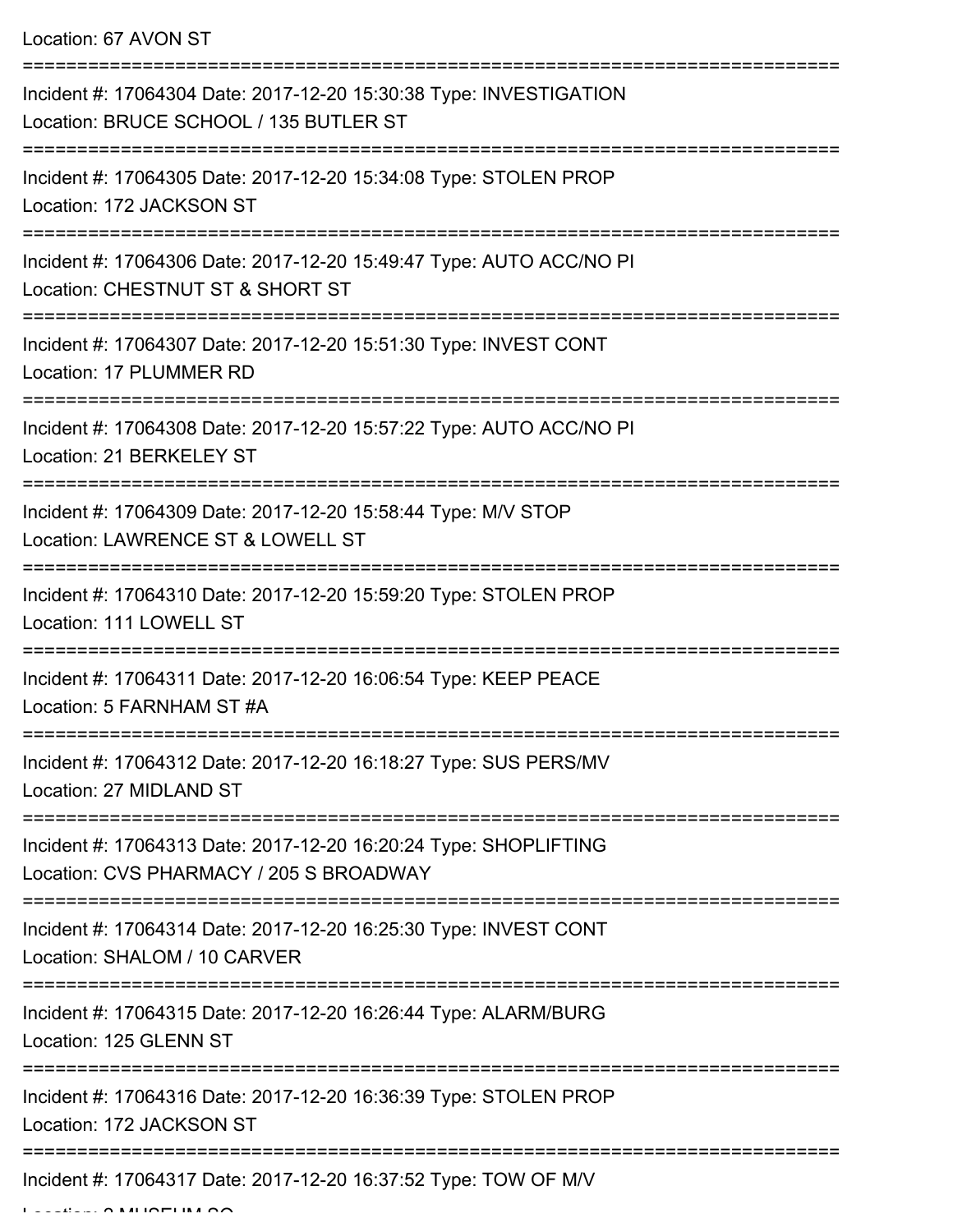| Incident #: 17064318 Date: 2017-12-20 17:40:10 Type: GENERAL SERV<br>Location: 345 BROADWAY                            |
|------------------------------------------------------------------------------------------------------------------------|
| Incident #: 17064319 Date: 2017-12-20 17:41:24 Type: M/V STOP<br><b>Location: FALLS BRIDGE</b>                         |
| Incident #: 17064320 Date: 2017-12-20 17:41:28 Type: AUTO ACC/NO PI<br>Location: ANDOVER ST & BLANCHARD ST             |
| Incident #: 17064321 Date: 2017-12-20 17:49:33 Type: DRUG VIO<br>Location: BROADWAY & PARK ST                          |
| Incident #: 17064322 Date: 2017-12-20 17:56:06 Type: LARCENY/PAST<br>Location: BROADWAY & COMMON ST                    |
| Incident #: 17064323 Date: 2017-12-20 18:07:51 Type: AUTO ACC/NO PI<br>Location: 165 S BROADWAY                        |
| Incident #: 17064324 Date: 2017-12-20 18:10:30 Type: RECOV/STOL/MV<br><b>Location: GRAICHEN TER</b>                    |
| Incident #: 17064325 Date: 2017-12-20 18:33:59 Type: RECOV/STOL/MV<br>Location: 28 KRESS ST                            |
| Incident #: 17064326 Date: 2017-12-20 18:51:57 Type: M/V STOP<br>Location: 430 BROADWAY                                |
| Incident #: 17064327 Date: 2017-12-20 18:52:34 Type: COURT DOC SERVE<br>Location: 141 MAY ST                           |
| Incident #: 17064328 Date: 2017-12-20 18:52:43 Type: CK WELL BEING<br>Location: 70 KNOX ST FL 1                        |
| ---------------------------<br>Incident #: 17064329 Date: 2017-12-20 18:59:38 Type: M/V STOP<br>Location: 196 BROADWAY |
| Incident #: 17064330 Date: 2017-12-20 19:04:11 Type: M/V STOP<br>Location: ANDOVER ST & WINTHROP AV                    |
| Incident #: 17064332 Date: 2017-12-20 19:23:21 Type: MISSING PERS<br>Location: 73 WINTHROP AV                          |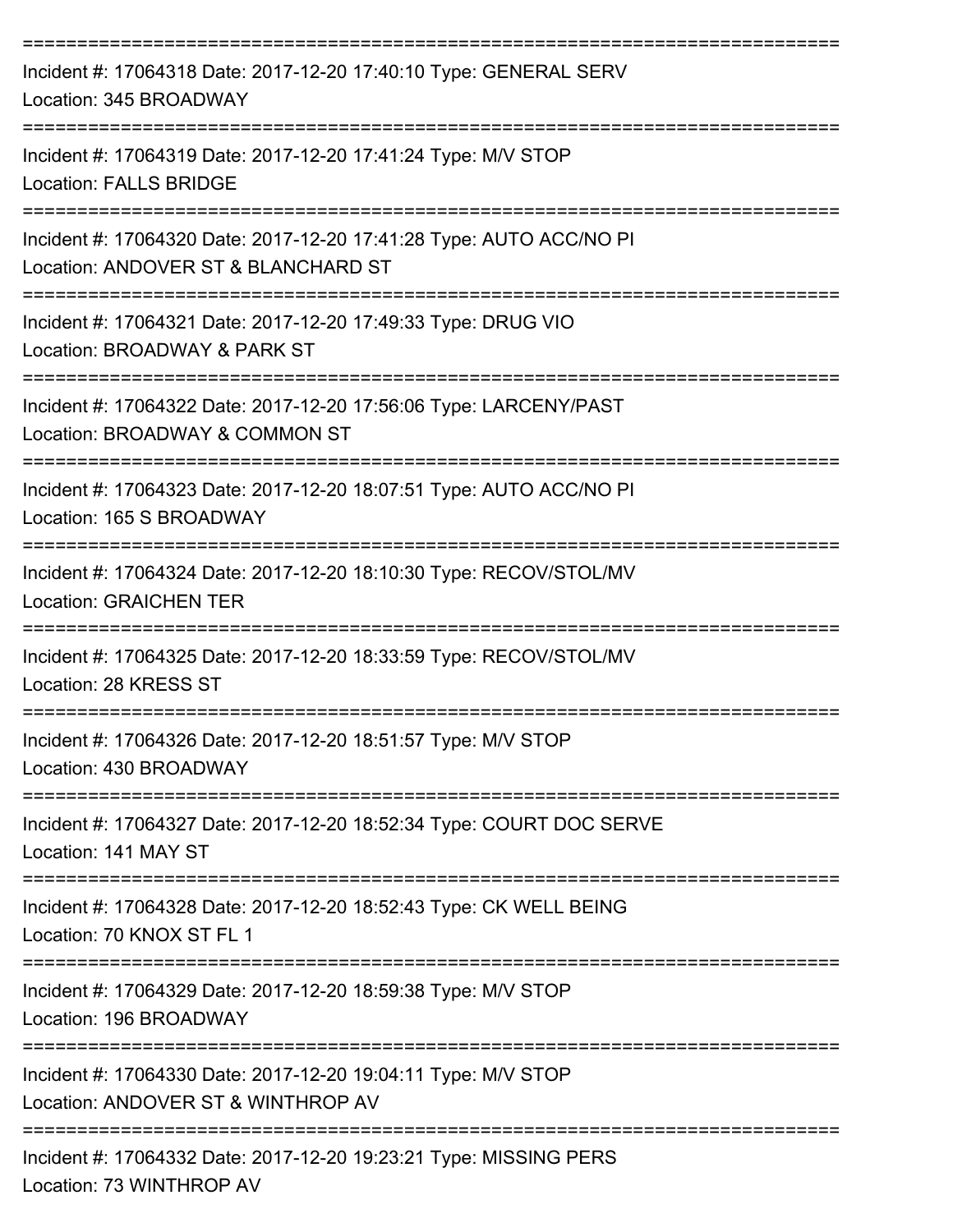| Incident #: 17064331 Date: 2017-12-20 19:24:07 Type: M/V STOP<br>Location: AVON ST & BRUCE ST                                                                    |
|------------------------------------------------------------------------------------------------------------------------------------------------------------------|
| Incident #: 17064333 Date: 2017-12-20 19:25:16 Type: SEX OFF. PAST<br>Location: 647 ESSEX ST #8-13                                                               |
| Incident #: 17064334 Date: 2017-12-20 19:28:51 Type: M/V STOP<br>Location: KRESS ST & SPRING ST<br>-----------------------<br>---------------------------------- |
| Incident #: 17064335 Date: 2017-12-20 19:31:03 Type: HIT & RUN M/V<br>Location: 31 JORDAN ST                                                                     |
| Incident #: 17064336 Date: 2017-12-20 19:38:02 Type: M/V STOP<br>Location: ALLEN ST & SUMMER ST                                                                  |
| Incident #: 17064337 Date: 2017-12-20 19:59:32 Type: M/V STOP<br>Location: PHILLIPS ST & WINTHROP AV                                                             |
| Incident #: 17064338 Date: 2017-12-20 20:03:25 Type: LARCENY/PAST<br>Location: 101 KNOX ST                                                                       |
| Incident #: 17064339 Date: 2017-12-20 20:21:45 Type: ALARM/BURG<br>Location: DOCTORS CENTER / 100 AMESBURY ST                                                    |
| Incident #: 17064340 Date: 2017-12-20 20:27:38 Type: DOMESTIC/PROG<br>Location: 35 S BROADWAY                                                                    |
| Incident #: 17064341 Date: 2017-12-20 20:41:27 Type: DRUG VIO<br>Location: 5 HOLT ST                                                                             |
| Incident #: 17064342 Date: 2017-12-20 20:46:30 Type: UNKNOWN PROB<br>Location: 193 CRAWFORD ST                                                                   |
| Incident #: 17064343 Date: 2017-12-20 20:53:29 Type: ALARM/HOLD<br>Location: DOCTORS CENTER / 100 AMESBURY ST                                                    |
| Incident #: 17064346 Date: 2017-12-20 20:56:42 Type: CK WELL BEING<br>Location: 64 MELVIN ST #12-5                                                               |
| Incident #: 17064344 Date: 2017-12-20 20:57:16 Type: DOMESTIC/PROG<br>Location: 478 HAVERHILL ST #2                                                              |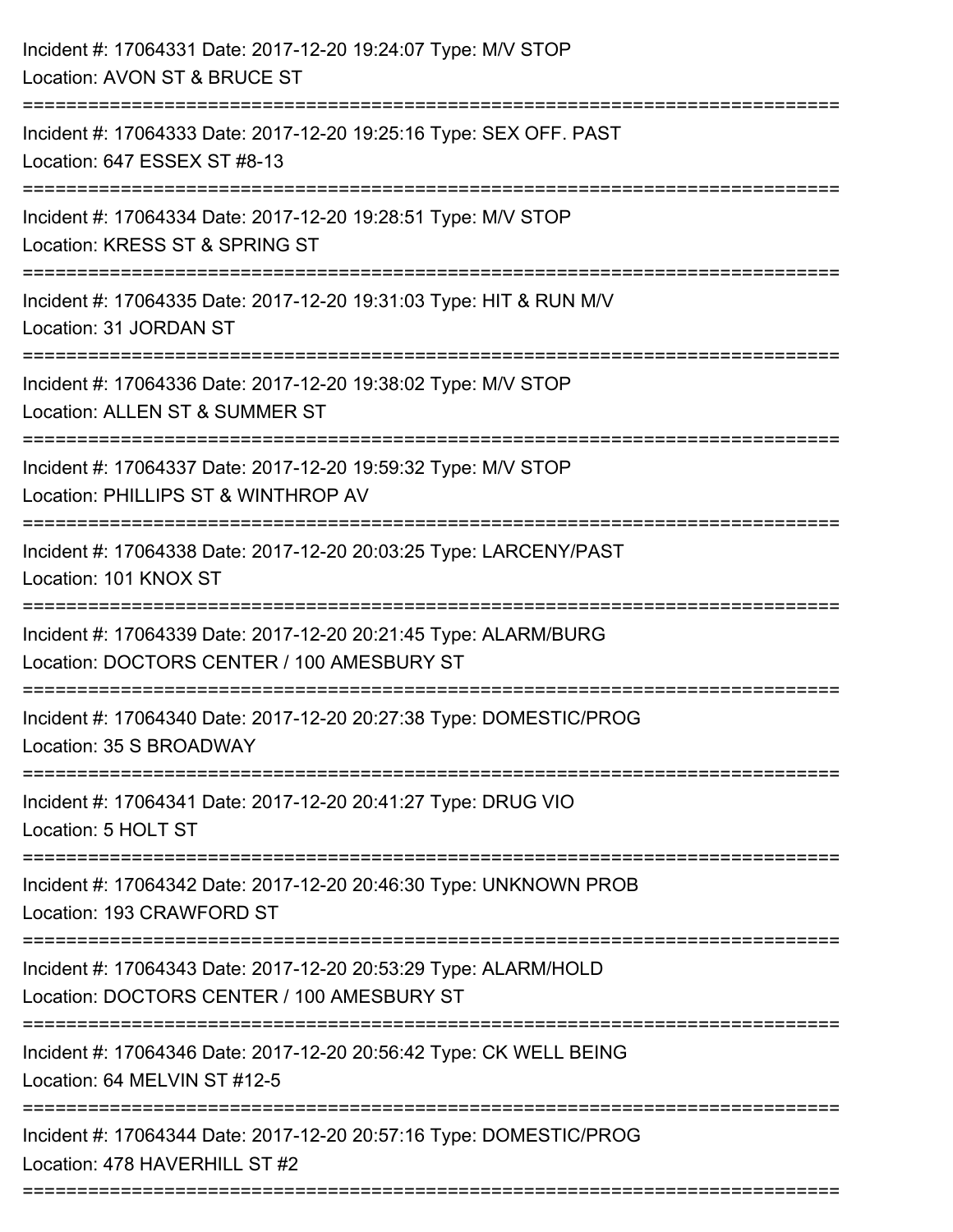| Location: 47 WHITE ST FL 1                                                                                                        |
|-----------------------------------------------------------------------------------------------------------------------------------|
| Incident #: 17064347 Date: 2017-12-20 20:58:25 Type: UNWANTEDGUEST<br>Location: 120 HOWARD ST #6                                  |
| Incident #: 17064348 Date: 2017-12-20 21:05:56 Type: M/V STOP<br>Location: S BROADWAY & SHATTUCK ST                               |
| Incident #: 17064349 Date: 2017-12-20 21:11:55 Type: AUTO ACC/NO PI<br>Location: NEWBURY ST                                       |
| Incident #: 17064350 Date: 2017-12-20 21:24:41 Type: 209A/VIOLATION<br>Location: 211A FARNHAM ST<br>:============================ |
| Incident #: 17064351 Date: 2017-12-20 21:40:25 Type: UNKNOWN PROB<br>Location: 101 S BOWDOIN ST                                   |
| Incident #: 17064352 Date: 2017-12-20 21:56:23 Type: UNWANTEDGUEST<br>Location: 50 BROADWAY                                       |
| Incident #: 17064353 Date: 2017-12-20 22:00:33 Type: M/V STOP<br>Location: ALDER ST & POPLAR ST                                   |
| Incident #: 17064354 Date: 2017-12-20 22:03:46 Type: CRUISER ACCID<br>Location: ANDOVER ST & PARKER ST                            |
| Incident #: 17064355 Date: 2017-12-20 22:14:52 Type: HIT & RUN M/V<br>Location: 17 ALLSTON ST                                     |
| Incident #: 17064356 Date: 2017-12-20 22:17:05 Type: ALARM/BURG<br>Location: JIMENEZ MARKET / 117 NEWBURY ST                      |
| Incident #: 17064357 Date: 2017-12-20 22:21:12 Type: M/V STOP<br>Location: LOWELL ST & OXFORD ST                                  |
| Incident #: 17064358 Date: 2017-12-20 22:47:36 Type: ANIMAL COMPL<br>Location: LOWELL ST & OXFORD ST                              |
| Incident #: 17064359 Date: 2017-12-20 22:58:10 Type: RECOV/STOL/MV<br>Location: BROADWAY & PARK ST                                |
|                                                                                                                                   |

Incident #: 17064360 Date: 2017-12-20 23:00:53 Type: M/V STOP